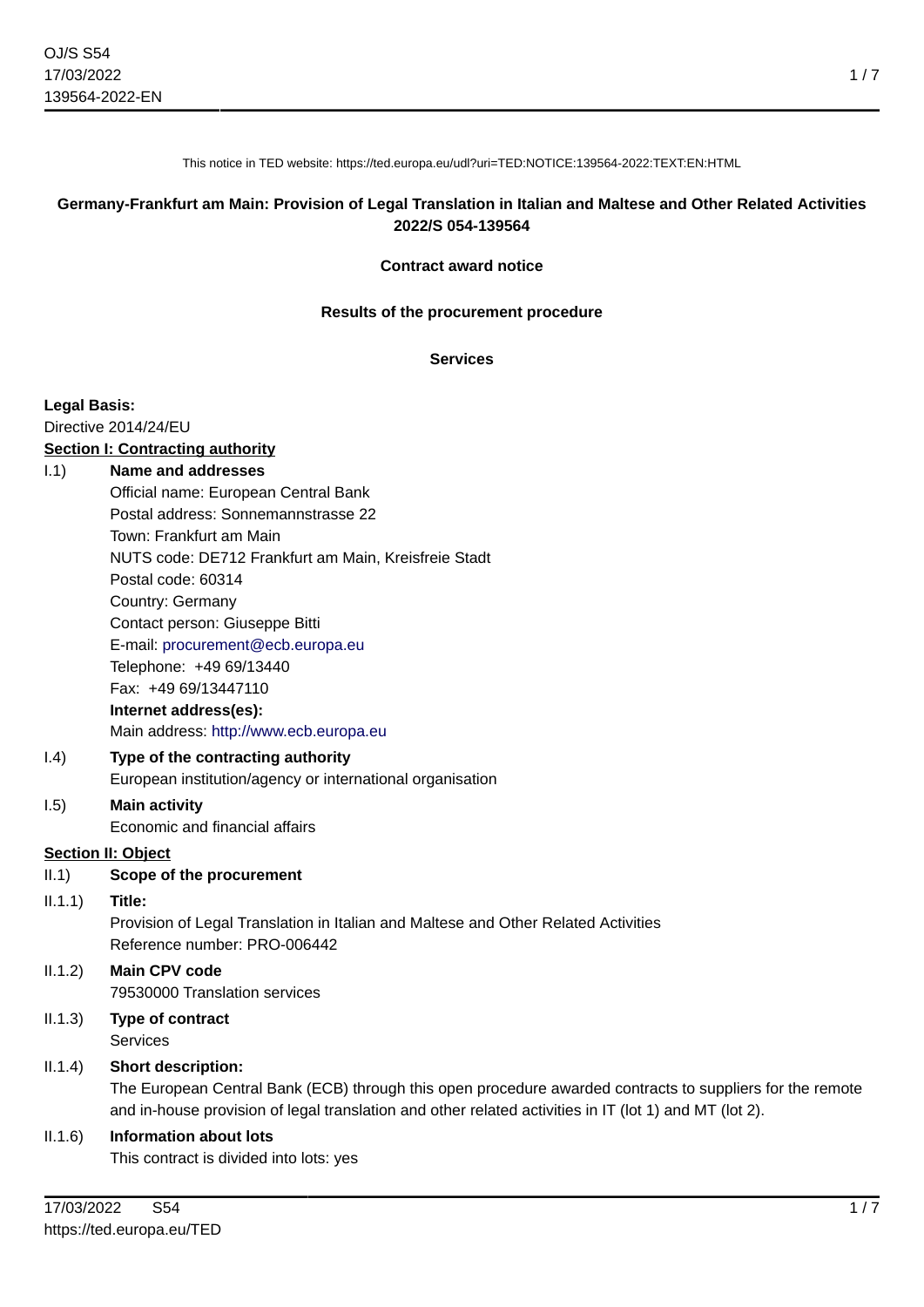| II.1.7)  | Total value of the procurement (excluding VAT)<br>Value excluding VAT: 500 000.00 EUR                                                                                                                                          |
|----------|--------------------------------------------------------------------------------------------------------------------------------------------------------------------------------------------------------------------------------|
| II.2)    | <b>Description</b>                                                                                                                                                                                                             |
| II.2.1)  | Title:                                                                                                                                                                                                                         |
|          | Italian (IT)<br>Lot No: 1                                                                                                                                                                                                      |
| II.2.2)  | <b>Additional CPV code(s)</b><br>79530000 Translation services                                                                                                                                                                 |
| II.2.3)  | <b>Place of performance</b><br>NUTS code: DE712 Frankfurt am Main, Kreisfreie Stadt<br>Main site or place of performance:<br>Provided mainly at the premises of the contractor.                                                |
| II.2.4)  | Description of the procurement:<br>The European Central Bank (ECB) is seeking through this open procedure suppliers for the remote and in-<br>house provision of legal translation and other related activities in IT (lot 1). |
| II.2.5)  | <b>Award criteria</b><br>Quality criterion - Name: Written test / Weighting: 50<br>Price - Weighting: 50                                                                                                                       |
| II.2.11) | <b>Information about options</b><br>Options: no                                                                                                                                                                                |
| II.2.13) | <b>Information about European Union funds</b><br>The procurement is related to a project and/or programme financed by European Union funds: no                                                                                 |
|          |                                                                                                                                                                                                                                |
| II.2.14) | <b>Additional information</b>                                                                                                                                                                                                  |
| II.2)    | <b>Description</b>                                                                                                                                                                                                             |
| II.2.1)  | Title:<br>Maltese (MT)<br>Lot No: 2                                                                                                                                                                                            |
| II.2.2)  | <b>Additional CPV code(s)</b><br>79530000 Translation services                                                                                                                                                                 |
| II.2.3)  | <b>Place of performance</b><br>NUTS code: DE712 Frankfurt am Main, Kreisfreie Stadt<br>Main site or place of performance:<br>Provided mainly at the premises of the contractor.                                                |
| II.2.4)  | Description of the procurement:<br>The European Central Bank (ECB) is seeking through this open procedure suppliers for the remote and in-<br>house provision of legal translation and other related activities in MT (lot 2). |
| II.2.5)  | <b>Award criteria</b><br>Quality criterion - Name: Written test / Weighting: 50<br>Price - Weighting: 50                                                                                                                       |
| II.2.11) | Information about options<br>Options: no                                                                                                                                                                                       |
| II.2.13) | <b>Information about European Union funds</b><br>The procurement is related to a project and/or programme financed by European Union funds: no                                                                                 |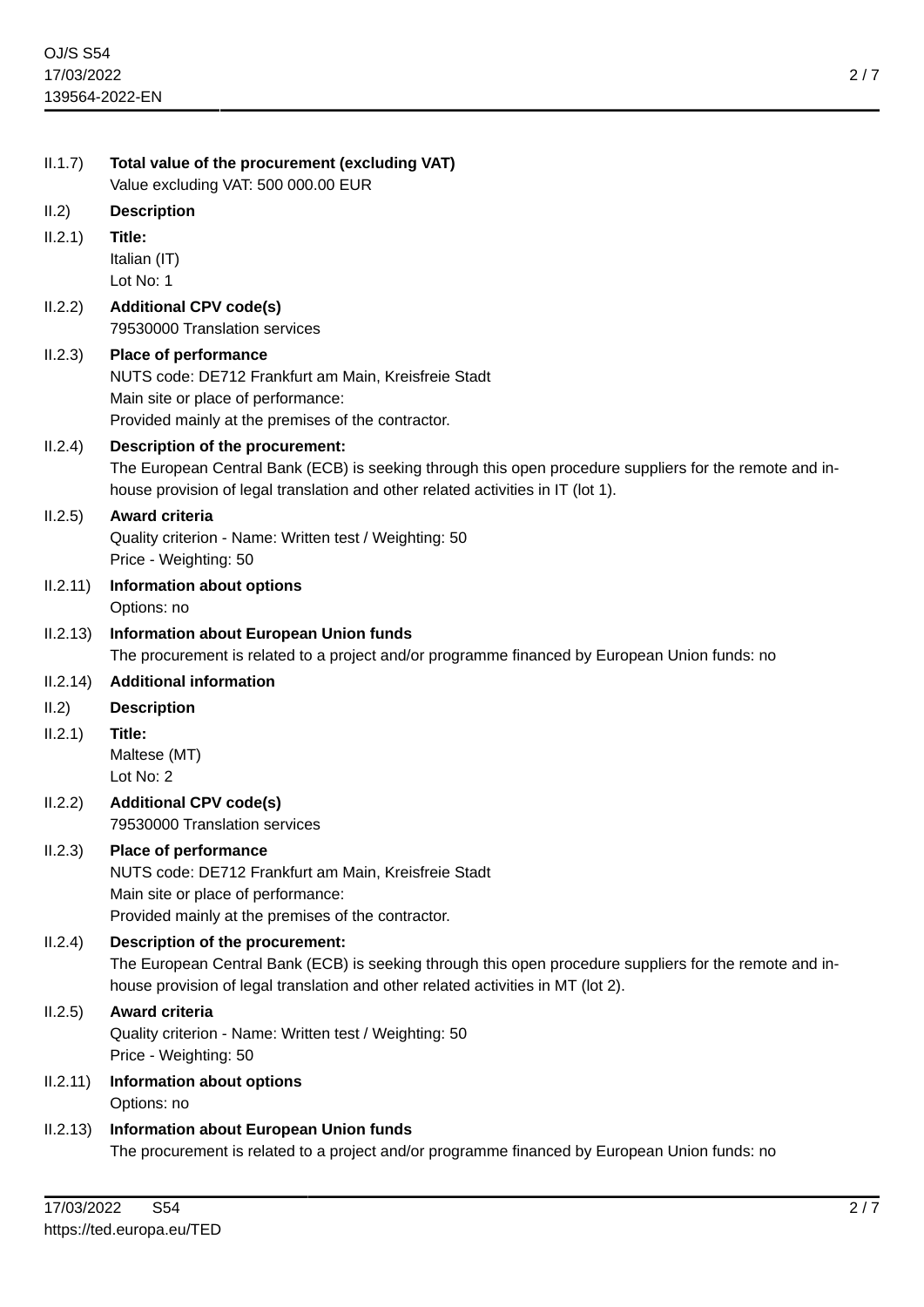### II.2.14) **Additional information**

## **Section IV: Procedure**

## IV.1) **Description**

- IV.1.1) **Type of procedure** Open procedure
- IV.1.3) **Information about a framework agreement or a dynamic purchasing system** The procurement involves the establishment of a framework agreement
- IV.1.8) **Information about the Government Procurement Agreement (GPA)** The procurement is covered by the Government Procurement Agreement: no
- IV.2) **Administrative information**
- IV.2.1) **Previous publication concerning this procedure** Notice number in the OJ S: [2021/S 112-290553](https://ted.europa.eu/udl?uri=TED:NOTICE:290553-2021:TEXT:EN:HTML)
- IV.2.8) **Information about termination of dynamic purchasing system**
- IV.2.9) **Information about termination of call for competition in the form of a prior information notice**

### **Section V: Award of contract**

**Contract No:** Rank 1 IT

**Lot No:** 1 **Title:** Rank 1 IT

A contract/lot is awarded: yes

### V.2) **Award of contract**

- V.2.1) **Date of conclusion of the contract:** 23/02/2022
- V.2.2) **Information about tenders** Number of tenders received: 6 The contract has been awarded to a group of economic operators: yes

### V.2.3) **Name and address of the contractor**

Official name: Diana Vaccaro Town: Madrid NUTS code: ES300 Madrid Country: Spain The contractor is an SME: yes

### V.2.3) **Name and address of the contractor**

Official name: Simonetta Bucellato Town: Milan NUTS code: ITC4C Milano Country: Italy The contractor is an SME: yes

# V.2.3) **Name and address of the contractor** Official name: Fiorella Dal Monte Town: Brendola (VI) NUTS code: ITH32 Vicenza Country: Italy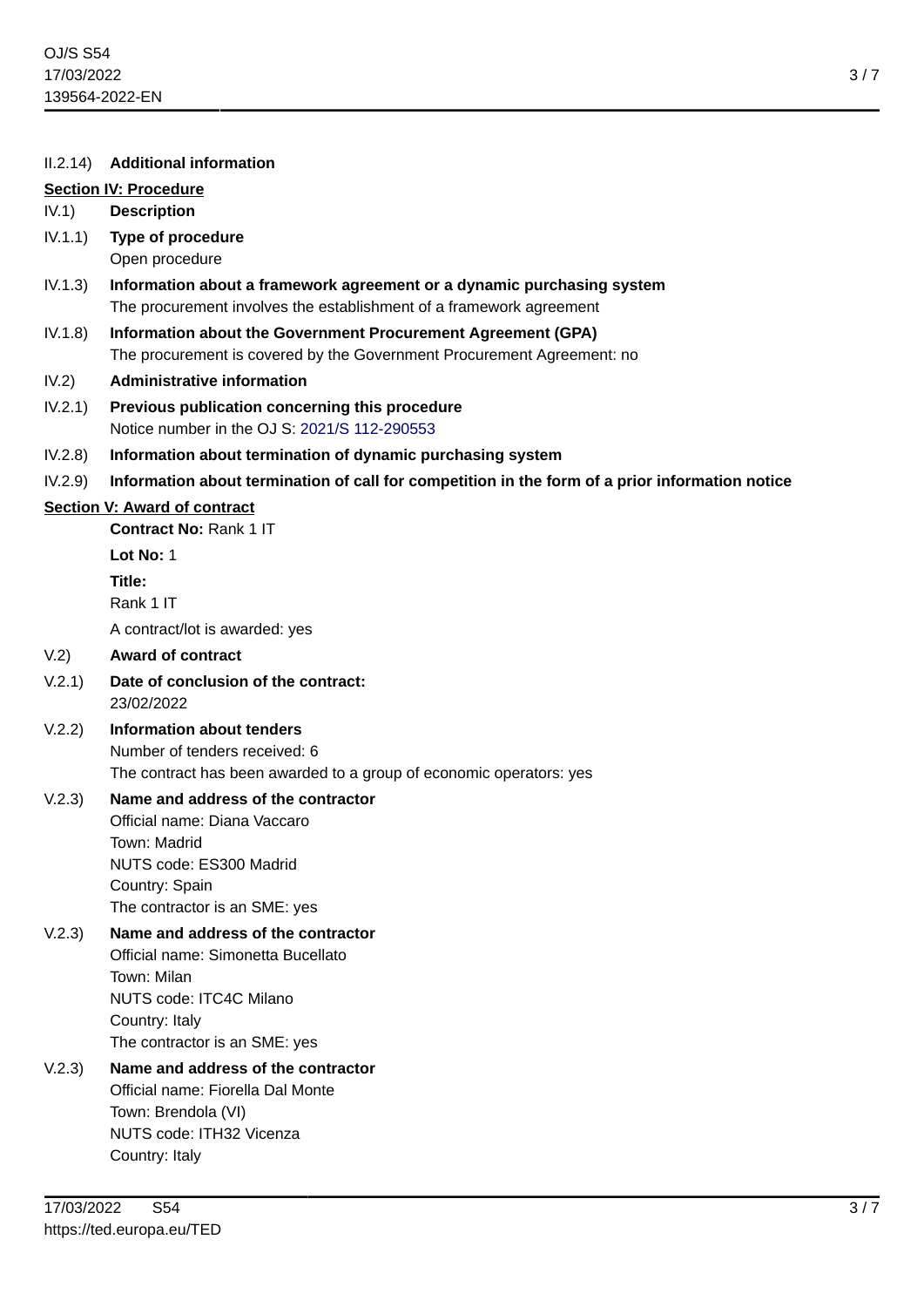|                                     | The contractor is an SME: yes                                                                               |
|-------------------------------------|-------------------------------------------------------------------------------------------------------------|
| V.2.3)                              | Name and address of the contractor                                                                          |
|                                     | Official name: Martina Lo Monaco                                                                            |
|                                     | Town: Palermo                                                                                               |
|                                     | <b>NUTS code: ITG12 Palermo</b><br>Country: Italy                                                           |
|                                     | The contractor is an SME: yes                                                                               |
| V.2.4)                              | Information on value of the contract/lot (excluding VAT)<br>Total value of the contract/lot: 250 000.00 EUR |
| V.2.5)                              | Information about subcontracting                                                                            |
|                                     | Section V: Award of contract                                                                                |
|                                     | <b>Contract No: Rank 2 IT</b>                                                                               |
|                                     | Lot $No: 1$                                                                                                 |
|                                     | Title:                                                                                                      |
|                                     | Rank 2 IT                                                                                                   |
|                                     | A contract/lot is awarded: yes                                                                              |
| V.2)                                | <b>Award of contract</b>                                                                                    |
| V.2.1)                              | Date of conclusion of the contract:<br>21/02/2022                                                           |
| V.2.2)                              | Information about tenders                                                                                   |
|                                     | Number of tenders received: 6                                                                               |
| V.2.3)                              | The contract has been awarded to a group of economic operators: no<br>Name and address of the contractor    |
|                                     | Official name: Daniela Teresa Maresu                                                                        |
|                                     | Town: Santa Teresa di Gallura                                                                               |
|                                     | <b>NUTS code: ITG2D Sassari</b>                                                                             |
|                                     | Country: Italy                                                                                              |
|                                     | The contractor is an SME: yes                                                                               |
| V.2.4)                              | Information on value of the contract/lot (excluding VAT)<br>Total value of the contract/lot: 250 000.00 EUR |
| V.2.5)                              | Information about subcontracting                                                                            |
| <b>Section V: Award of contract</b> |                                                                                                             |
|                                     | <b>Contract No: Rank 3 IT</b>                                                                               |
|                                     | Lot No: 1                                                                                                   |
|                                     | Title:<br>Rank 3 IT                                                                                         |
|                                     | A contract/lot is awarded: yes                                                                              |
| V.2)                                | <b>Award of contract</b>                                                                                    |
| V.2.1)                              | Date of conclusion of the contract:                                                                         |
|                                     | 03/03/2022                                                                                                  |
| V.2.2)                              | <b>Information about tenders</b>                                                                            |
|                                     | Number of tenders received: 6                                                                               |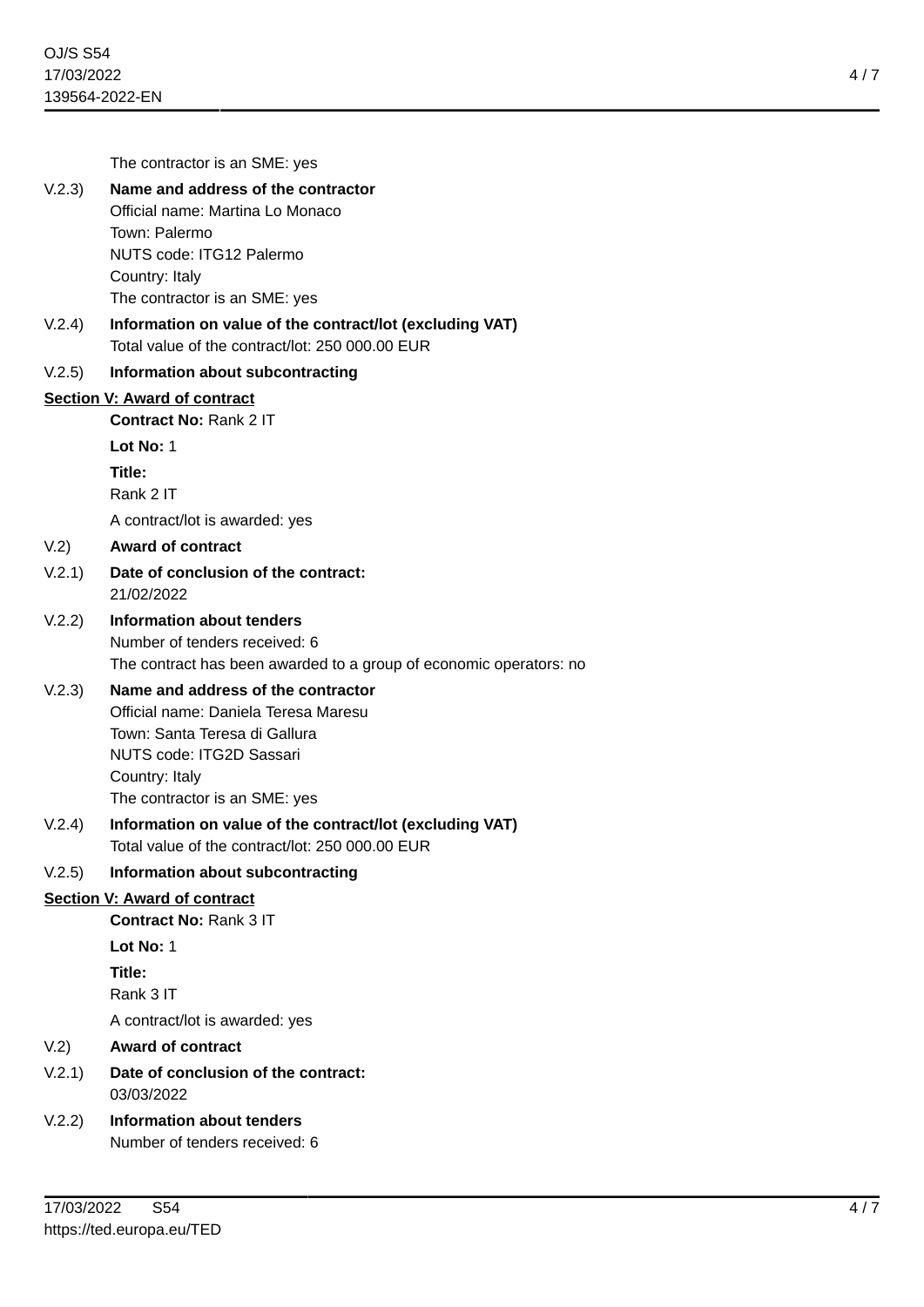The contract has been awarded to a group of economic operators: no

## V.2.3) **Name and address of the contractor**

Official name: PJ S.r.l. Town: Milan NUTS code: ITC4C Milano Country: Italy The contractor is an SME: yes

V.2.4) **Information on value of the contract/lot (excluding VAT)** Total value of the contract/lot: 250 000.00 EUR

#### V.2.5) **Information about subcontracting**

#### **Section V: Award of contract**

**Contract No:** Rank 1 MT

**Lot No:** 2

**Title:**

Rank 1 MT

A contract/lot is awarded: yes

#### V.2) **Award of contract**

#### V.2.1) **Date of conclusion of the contract:** 12/12/2021

## V.2.2) **Information about tenders** Number of tenders received: 3 The contract has been awarded to a group of economic operators: no

# V.2.3) **Name and address of the contractor**

Official name: Franco Bondin Town: Birkirkara NUTS code: MT00 Malta Country: Malta The contractor is an SME: yes

## V.2.4) **Information on value of the contract/lot (excluding VAT)** Total value of the contract/lot: 250 000.00 EUR

#### V.2.5) **Information about subcontracting**

#### **Section V: Award of contract**

**Contract No:** Rank 2 MT

```
Lot No: 2
```
**Title:**

Rank 2 MT

A contract/lot is awarded: yes

#### V.2) **Award of contract**

- V.2.1) **Date of conclusion of the contract:** 20/12/2021
- V.2.2) **Information about tenders** Number of tenders received: 3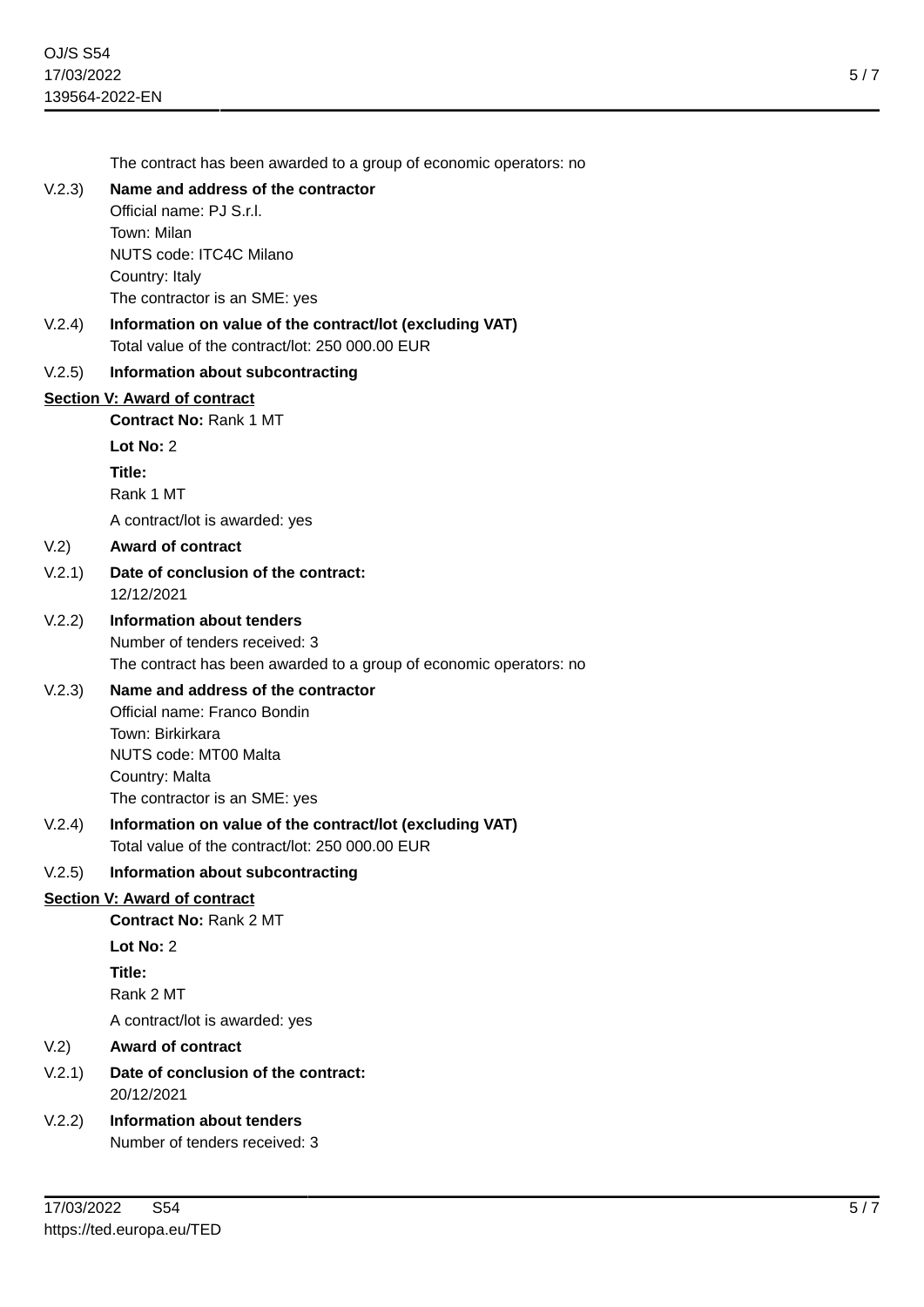The contract has been awarded to a group of economic operators: no

## V.2.3) **Name and address of the contractor**

Official name: Transcripta Translation Services Ltd Town: Valletta

NUTS code: MT001 Malta Country: Malta

The contractor is an SME: yes

V.2.4) **Information on value of the contract/lot (excluding VAT)** Total value of the contract/lot: 250 000.00 EUR

#### V.2.5) **Information about subcontracting**

#### **Section V: Award of contract**

**Contract No:** Rank 3 MT

**Lot No:** 2

**Title:**

Rank 3 MT

A contract/lot is awarded: yes

#### V.2) **Award of contract**

## V.2.1) **Date of conclusion of the contract:** 16/12/2021

# V.2.2) **Information about tenders** Number of tenders received: 3 The contract has been awarded to a group of economic operators: no

# V.2.3) **Name and address of the contractor**

Official name: Inprinting s.r.l. Town: Molfetta NUTS code: ITF4 Puglia Country: Italy The contractor is an SME: yes

V.2.4) **Information on value of the contract/lot (excluding VAT)** Total value of the contract/lot: 250 000.00 EUR

### V.2.5) **Information about subcontracting**

# **Section VI: Complementary information**

### VI.3) **Additional information:**

The procurement procedure has been conducted in accordance with Decision ECB/2016/2 of 9 February 2016 laying down the rules on procurement, OJ L 45, 20.2.2016, p. 15 (as amended) available on the ECB website: <http://www.ecb.europa.eu/ecb/jobsproc/tenders/html/index.en.html>.

The total values of the procurement and contracts indicated in Section II.1.7) and Section V.2.4) are an indicative non-binding spending estimate at the time of contract award.

The actual value of the contracts may differ and will be determined by actual business needs, up to a maximum value for lot 1 of EUR 250 000; for lot 2 of EUR 250 000.

The estimated value indicated per contract for multi-supplier framework agreements in each case represents the total value of the overall procurement/lot as the value of orders awarded per contractor may not be determined upfront.